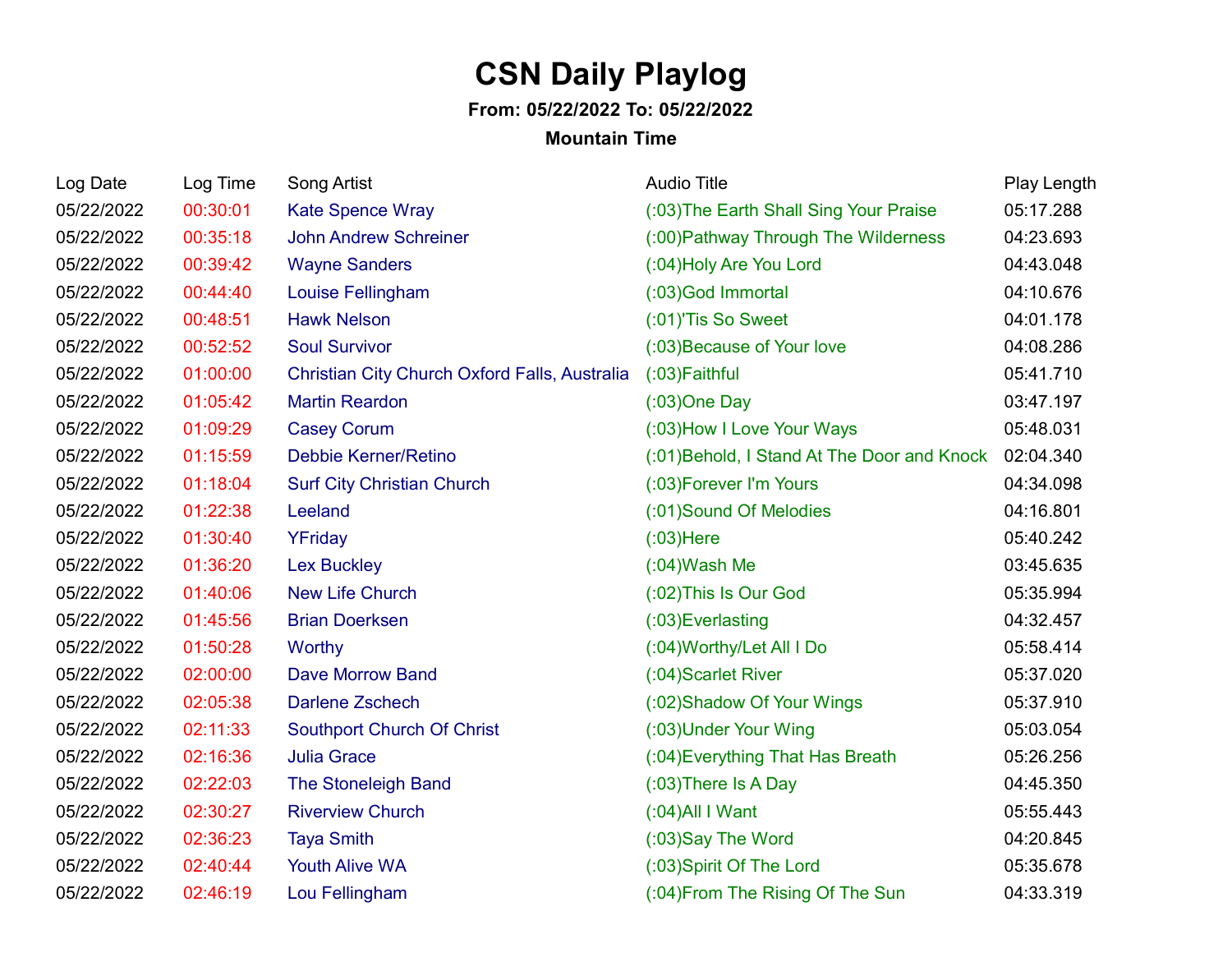| 05/22/2022 | 02:50:53 | <b>Vineyard Nashville</b>                                         | (:03) Holy Father                       | 05:36.649 |
|------------|----------|-------------------------------------------------------------------|-----------------------------------------|-----------|
| 05/22/2022 | 03:00:01 | <b>Casey Corum</b>                                                | (:04) God Of All Splendor               | 04:26.458 |
| 05/22/2022 | 03:04:28 | <b>Alwyn Wall</b>                                                 | (:03) Jesus Said                        | 06:03.887 |
| 05/22/2022 | 03:10:32 | <b>Simon Brading</b>                                              | $(03)$ I'm Alive                        | 04:19.427 |
| 05/22/2022 | 03:15:03 | <b>Paul Oakley</b>                                                | (:06) This Is For You                   | 06:00.182 |
| 05/22/2022 | 03:21:04 | <b>Robin Mark</b>                                                 | $(03)$ Fortress                         | 05:56.803 |
| 05/22/2022 | 03:30:07 | <b>Christian City Church Bridgeman Downs</b>                      | (:03)King Of All Time                   | 05:30.852 |
| 05/22/2022 | 03:35:38 | <b>Noel Richards</b>                                              | (:03) Want To Be Out Of My Depth        | 04:20.290 |
| 05/22/2022 | 03:39:58 | <b>Vineyard UK</b>                                                | (:05) Adore Him (Featuring Samuel Lane) | 05:52.506 |
| 05/22/2022 | 03:45:50 | <b>Alwyn Wall</b>                                                 | (:02) The Place of the Skull            | 03:13.271 |
| 05/22/2022 | 03:49:04 | <b>Wayne Sanders</b>                                              | (:03) Glory Streams From Your Throne    | 05:21.757 |
| 05/22/2022 | 03:54:25 | <b>Jaime Eichler</b>                                              | $(0.03)$ I Confess                      | 02:28.408 |
| 05/22/2022 | 04:00:01 | <b>Jeff Searles</b>                                               | (:03) Draw Near To Me                   | 05:37.038 |
| 05/22/2022 | 04:05:38 | Dayspring (Australia)                                             | (:03) Beautiful God                     | 04:20.850 |
| 05/22/2022 | 04:09:59 | <b>Jeff Deyo</b>                                                  | (:02) Can't Get Enough                  | 02:27.221 |
| 05/22/2022 | 04:12:40 | <b>Andre Martel</b>                                               | (:02)Rest In You                        | 03:29.553 |
| 05/22/2022 | 04:16:10 | <b>Christian City Church Ryde</b>                                 | $(03)$ Eternity                         | 05:18.618 |
| 05/22/2022 | 04:21:29 | Victory Christian Center Of Bendigo, Australia (:17) Live For You |                                         | 05:28.115 |
| 05/22/2022 | 04:30:00 | <b>Planetshakers</b>                                              | (:03) Now And Forever                   | 05:47.352 |
| 05/22/2022 | 04:35:48 | <b>David Crowder Band</b>                                         | (:00)Undignified                        | 03:28.024 |
| 05/22/2022 | 04:39:16 | <b>Calvary Chapel Siegen, Germany</b>                             | (:03) Pour Out Your Spirit              | 03:33.603 |
| 05/22/2022 | 04:43:19 | <b>Citipointe Church</b>                                          | $(01)$ You Reign                        | 03:49.910 |
| 05/22/2022 | 04:47:09 | <b>Matt Redman</b>                                                | (:03) Here For You                      | 05:34.366 |
| 05/22/2022 | 04:52:43 | The King's Centre (Aldershot, UK)                                 | (:03) Will Come To The Waters (All)     | 04:17.067 |
| 05/22/2022 | 10:00:25 | <b>Mark McCoy and Andy Park</b>                                   | (:03)I See The Lord                     | 05:45.852 |
| 05/22/2022 | 10:06:11 | Maranatha Chapel                                                  | (:04)I'll Follow You                    | 05:01.646 |
| 05/22/2022 | 10:11:12 | Southport Church Of Christ                                        | (:03) Under Your Wing                   | 05:03.067 |
| 05/22/2022 | 10:16:42 | <b>Tim Hughes</b>                                                 | (:03) At Your Name (Forever)            | 06:11.661 |
| 05/22/2022 | 10:22:53 | <b>Christian City Church Oxford Falls</b>                         | (:03)I Will Magnify You                 | 05:35.993 |
| 05/22/2022 | 10:36:20 | Southport Church Of Christ                                        | (:03) Under Your Wing                   | 05:02.918 |
| 05/22/2022 | 10:41:23 | Jeffrey B Scott                                                   | (:03) Cry For Mercy                     | 05:50.867 |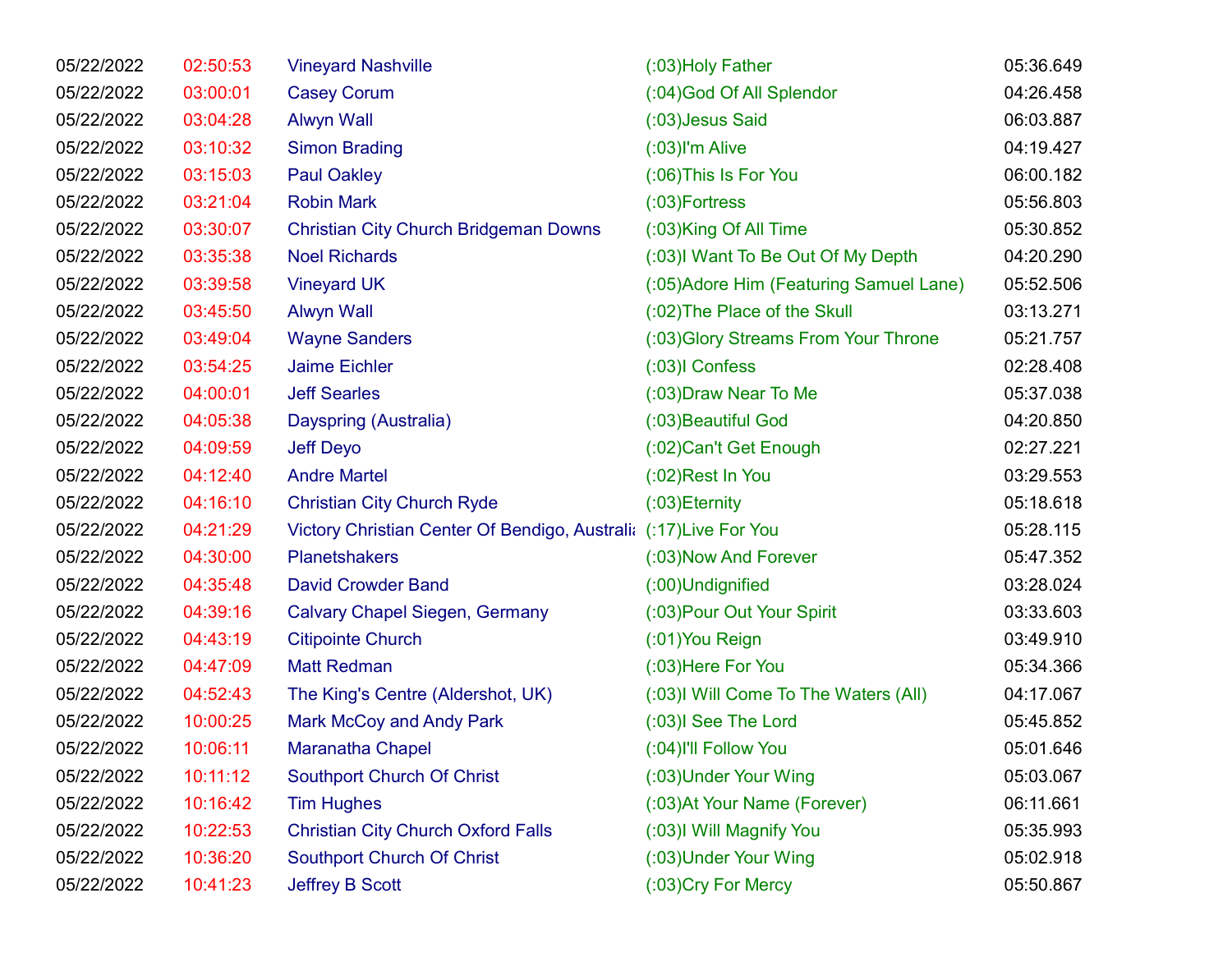| 05/22/2022 | 10:47:14 | <b>David Crowder Band</b>                                              | (:05) All Creatures Pt. 2                               | 05:05.366 |
|------------|----------|------------------------------------------------------------------------|---------------------------------------------------------|-----------|
| 05/22/2022 | 10:52:32 | <b>Christian City Church Ryde</b>                                      | (:01) Into Your Presence                                | 06:02.430 |
| 05/22/2022 | 10:58:35 | <b>CFNI (Christ For The Nations Institute)</b>                         | (:03) Faithful God                                      | 04:31.506 |
| 05/22/2022 | 11:03:37 | <b>Tommy Walker</b>                                                    | (:03) Thank You For Loving Me                           | 05:46.900 |
| 05/22/2022 | 11:09:24 | Dave Morrow Band and Calvary Chapel Lake (:03)Holy God                 |                                                         | 05:42.556 |
| 05/22/2022 | 11:15:17 | <b>Jessica Ketola</b>                                                  | $(0.02)$ Take Us In                                     | 02:56.207 |
| 05/22/2022 | 11:18:13 | <b>Christian City Church Youth</b>                                     | (:36) Thank You                                         | 04:09.911 |
| 05/22/2022 | 11:22:23 | <b>Aaron Keyes</b>                                                     | (:03) In The Name of God                                | 02:10.426 |
| 05/22/2022 | 11:25:56 | Malc Garda & Friends                                                   | (:03)In The Secret                                      | 05:21.786 |
| 05/22/2022 | 11:31:18 | <b>Noel and Tricia Richards</b>                                        | (:23) To Be in Your Presence Leaning on the I 05:42.227 |           |
| 05/22/2022 | 11:37:03 | <b>Darlene Zschech</b>                                                 | (:01)Sing Over Me                                       | 04:54.653 |
| 05/22/2022 | 11:41:58 | Jami Smith                                                             | (:13) Come Ye Sinners                                   | 06:27.200 |
| 05/22/2022 | 11:48:25 | <b>Suncoast Christian Outreach Centre</b>                              | $(03)1000$ Hallelujahs                                  | 05:54.583 |
| 05/22/2022 | 11:54:20 | <b>Tommy Walker</b>                                                    | (:02) He Knows My Name                                  | 02:25.456 |
| 05/22/2022 | 15:00:01 | <b>Calvary Chapel Merritt Island, FL</b>                               | (:03) The Lord Is My Shield                             | 02:26.626 |
| 05/22/2022 | 15:02:27 | <b>Brian Doerksen</b>                                                  | (:10) Faithful One                                      | 06:30.257 |
| 05/22/2022 | 15:15:19 | Dave Morrow Band                                                       | $(03)$ Refuge                                           | 05:50.866 |
| 05/22/2022 | 15:21:10 | <b>MercyMe</b>                                                         | $(0.02)$ The Only One                                   | 05:20.557 |
| 05/22/2022 | 15:30:00 | Christian City Church Sydney, Australia                                | (:03) Come To The Waters                                | 05:20.742 |
| 05/22/2022 | 15:35:21 | <b>Brent Helming</b>                                                   | (:02) Rock Of My Salvation                              | 05:06.130 |
| 05/22/2022 | 15:40:27 | <b>Andrew Ironside</b>                                                 | (:43) Generations                                       | 05:29.333 |
| 05/22/2022 | 15:46:26 | <b>Christian City Church Camberwell</b>                                | (:48) In Your City                                      | 05:31.740 |
| 05/22/2022 | 15:51:57 | <b>Andy Bromley</b>                                                    | (:04) My Troubled Soul (Praise The Mighty Na 04:50.271  |           |
| 05/22/2022 | 18:30:00 | The Kry                                                                | (:03) Glorious                                          | 06:30.870 |
| 05/22/2022 | 18:36:31 | <b>Jamie Hill</b>                                                      | (:03) Lord I Receive Your Love                          | 05:42.123 |
| 05/22/2022 | 18:42:34 | <b>Beth Couslon</b>                                                    | (:03) This Is Our God                                   | 05:40.884 |
| 05/22/2022 | 18:48:15 | <b>Michael Frye</b>                                                    | (:03) My One And Only                                   | 05:35.883 |
| 05/22/2022 | 18:53:50 | <b>Sandy Braun</b>                                                     | (:01) How Lovely, Oh Lord                               | 03:09.862 |
| 05/22/2022 | 19:44:52 | Christian City Church Sydney, Australia                                | (:03) Come To The Waters                                | 05:20.677 |
| 05/22/2022 | 19:50:12 | Haven                                                                  | (:01) Mighty to Save                                    | 03:10.756 |
| 05/22/2022 | 19:53:23 | Christian City Church Auckland, New Zealan( (:02)I Live To Worship You |                                                         | 03:37.114 |